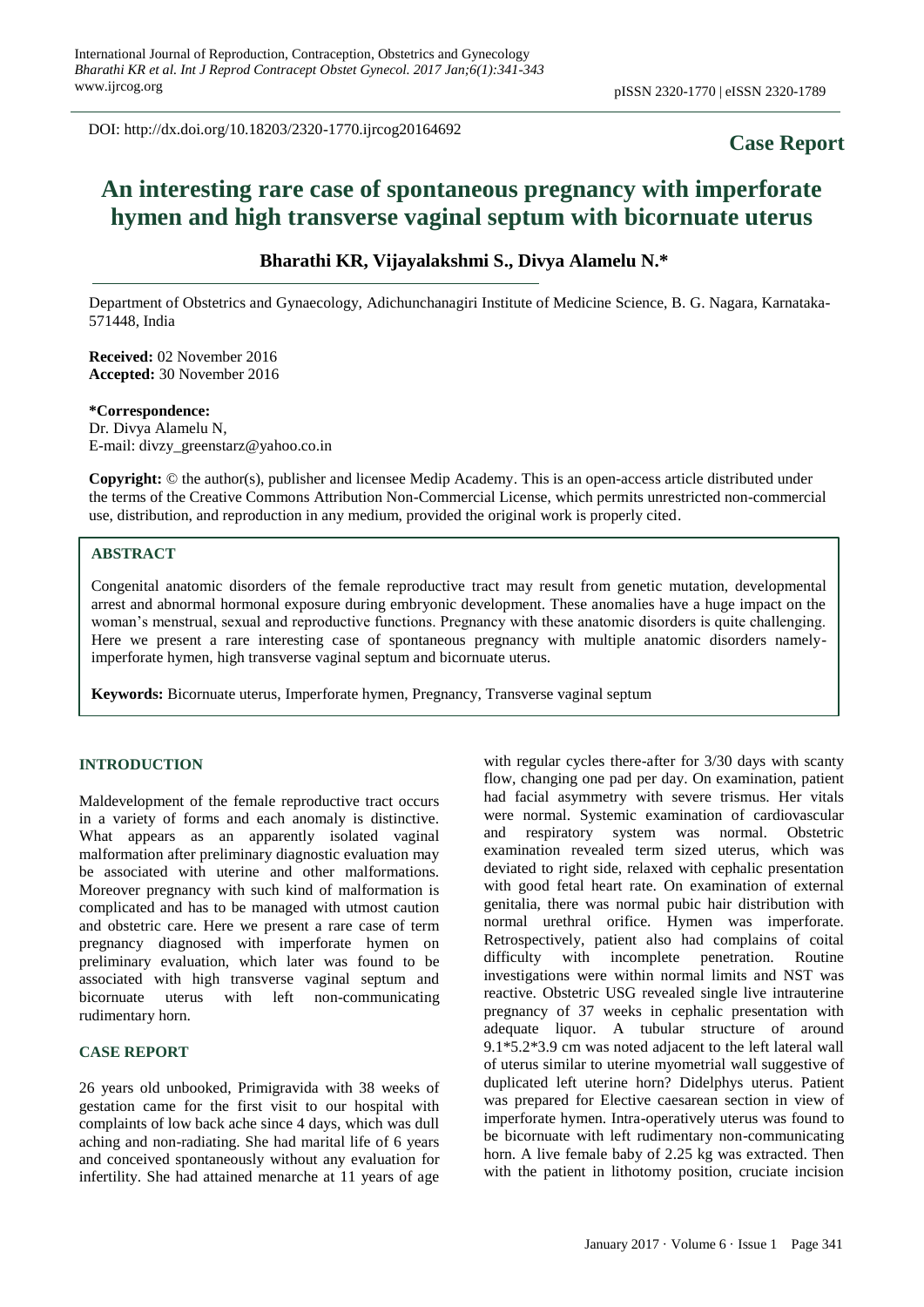was made on the hymen and vaginal canal was explored. A high thin, transverse vaginal septum was noted. With guidance of finger through the uterine cavity, incision was taken on the transverse vaginal septum. After uterine and abdominal closure, patient was again put in lithotomy position and resection of transverse vaginal septum done. The edges of the septum were undermined. Postoperative period was uneventful with normal lochia.



**Figure 1: Imperforate hymen.**



**Figure 2: High transverse vaginal septum visualized after hymenotomy.**

#### **DISCUSSION**

Hymen is the membranous vestige of the junction between sinovaginal bulb and urogenital sinus. It generally becomes perforate during fetal life to establish connection between the vaginal canal and perineum. Imperforate hymen follows failure of the inferior end of the vaginal plate to canalize. Incidence ranges from 1 in 1000 to 1 in 2000. It generally presents with primary amenorrhea with hematocolpos and hematometra. In neonatal period it can manifest with hydrocolpos or mucocolpos. Incidence of imperforate hymen is reported to be 0.05-0.1%.



**Figure 3: Bicornuate uterus with left, noncommunicating rudimentary horn.**



**Figure 4: The edges of the septum are being held with Allis forceps.**



**Figure 5: On post-operative day 10- The edges of the hymen.**